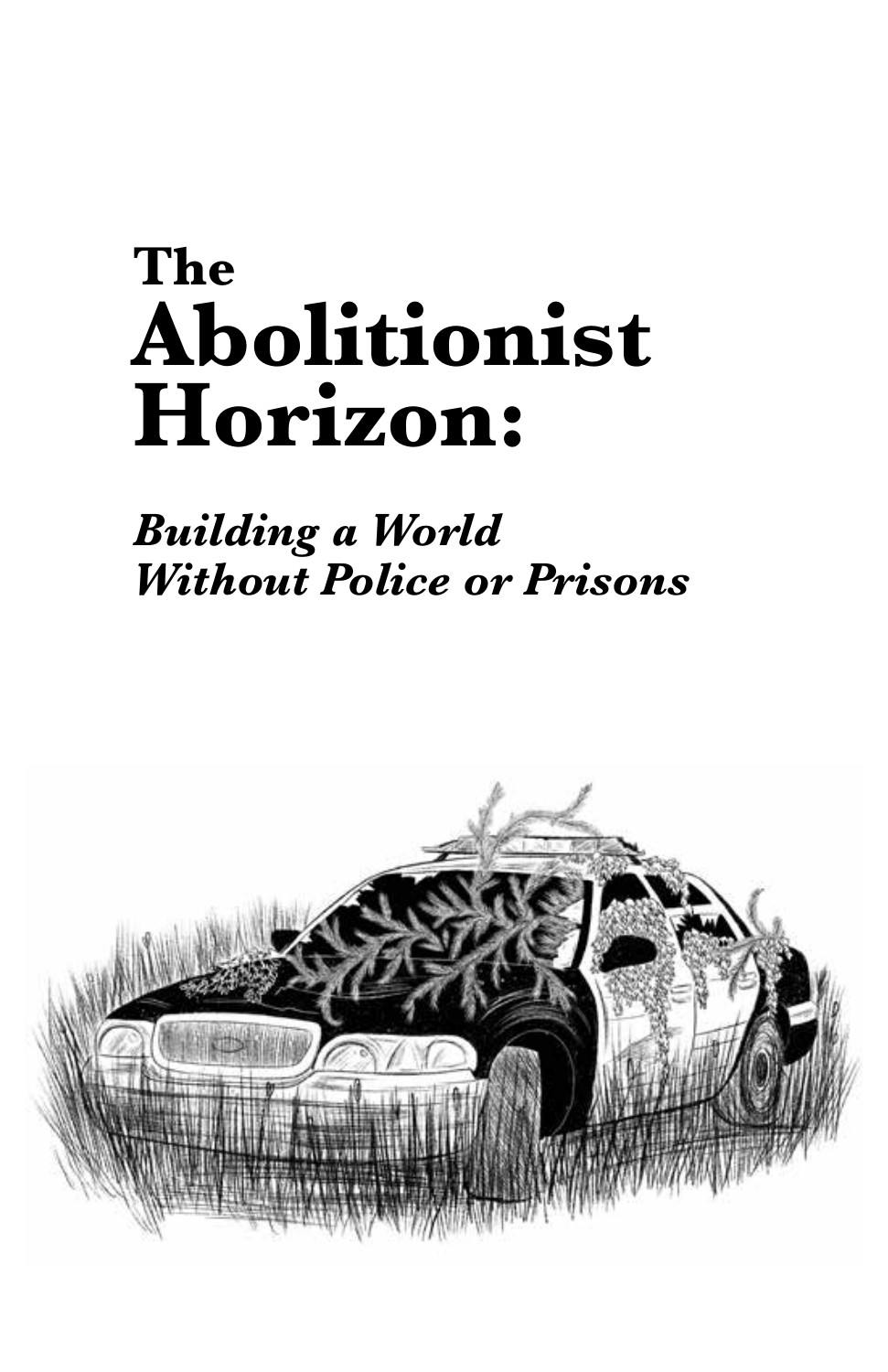**Abolition requires that we change one thing, which is everything. Abolition is not absence, it is presence. What the world will become already exists in fragments and pieces, experiments and possibilities. So those who feel in their gut deep anxiety that abolition means knock it all down, scorch the earth and start something new, let that go. Abolition is building the future from the present, in all of the ways we can.**

*— Ruth Wilson Gilmore*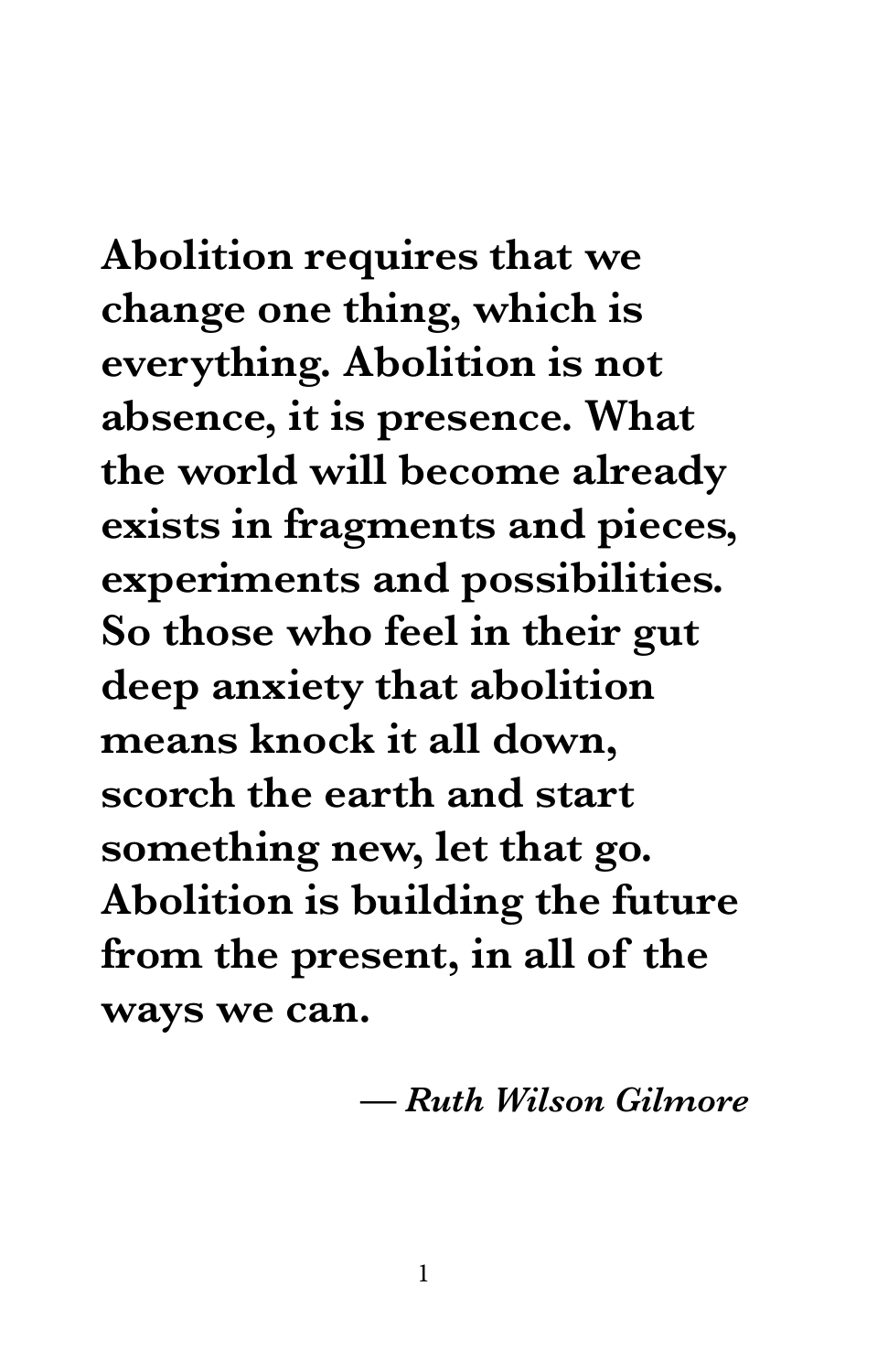### **WHAT POLICE AND PRISONS DO**

Police and prisons do not exist to prevent violence, stop violence, or seek justice for violence. These institutions have always existed to protect capital, private property, white supremacy, gender violence, and other forms of oppression. Police and prisons use

*The prison industrial complex (PIC) is a term we use to describe the overlapping interests of government and industry that use surveillance, policing, and imprisonment as solutions to economic, social and political problems. — Critical Resistance*

violence to protect power for some at the expense of many.

The brutality of police that we are now witnessing on social media is neither rare nor new. Founded in the 18th century for the violent removal of Indigenous people

from their lands, for returning enslaved Black people to the plantations from which they had escaped, and for breaking labor strikes, police departments across the United States protect "property" over people's lives to this day. It is their job to be violent, and that is why we call to abolish policing.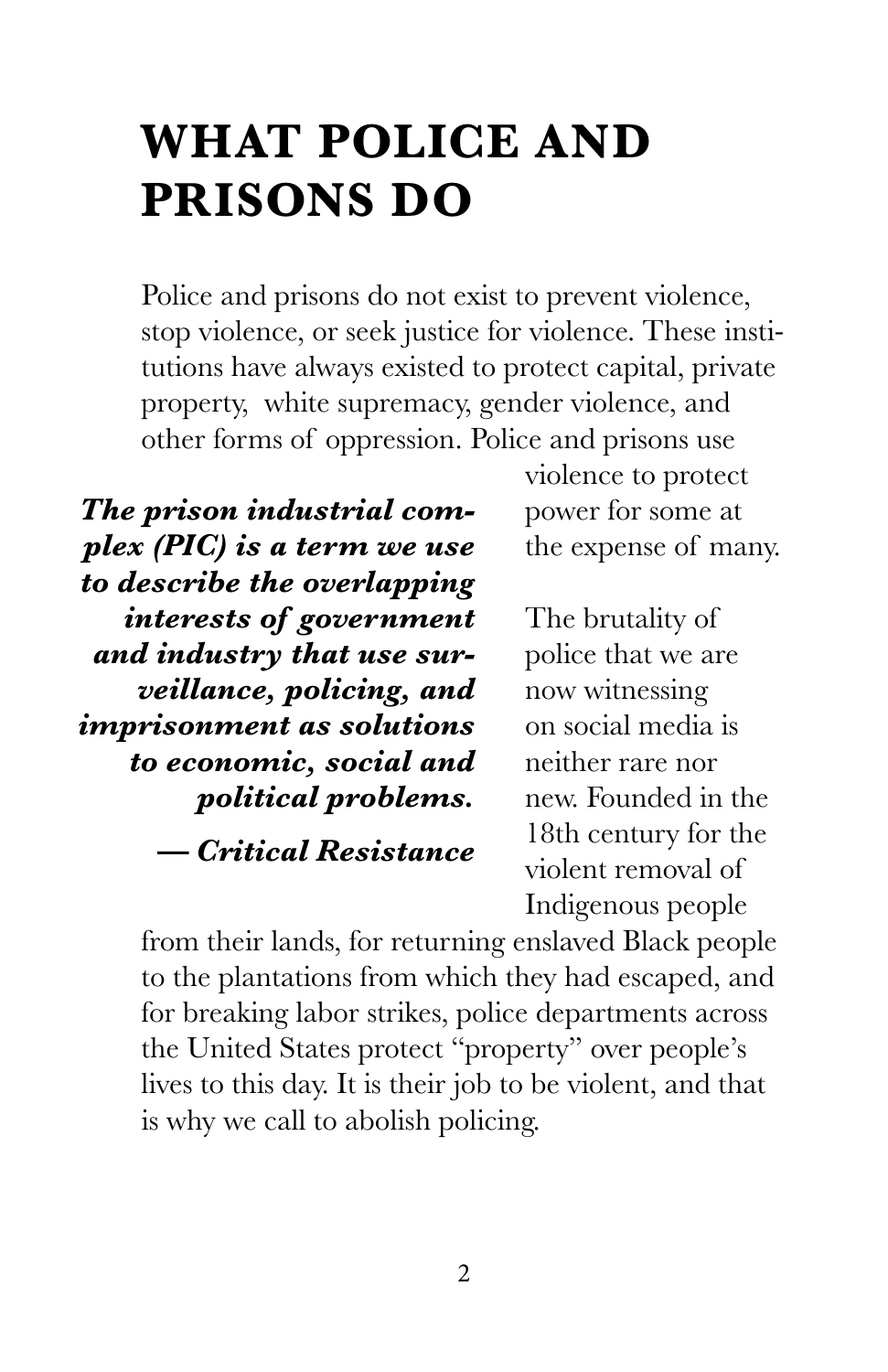Although slavery was formally abolished in the United States in the mid-19th century, its legacy endures in a web of criminalization, imprisonment, and surveillance. In fact, the 13th Amendment bans slavery and involuntary servitude "except as a punishment for crime." Together with policing, prisons act as a tool of social control, part of a larger system of violence from the state. They fail as mechanisms of "rehabilitation" because they are institutions built for punishment and exploitation. In other words, they are built to maintain racial and class oppression. Instead of a society where people's needs are met, we have a society where people's basic survival is criminalized and where anti-Blackness is embedded in our laws and policies.

In the past few decades, we have witnessed the birth of a vast "prison-industrial complex," which includes not only the police and prisons themselves but jails, bail, parole, immigration enforcement agencies, detention centers, coercive mental health facilities, mass media, non-profits, politicians, and the businesses that make money off it all. Police and prison abolition is a call to change the conditions which produce such institutions. It is also a framework through which we understand the world and a daily practice of how we show up for each other. It is a path to liberation.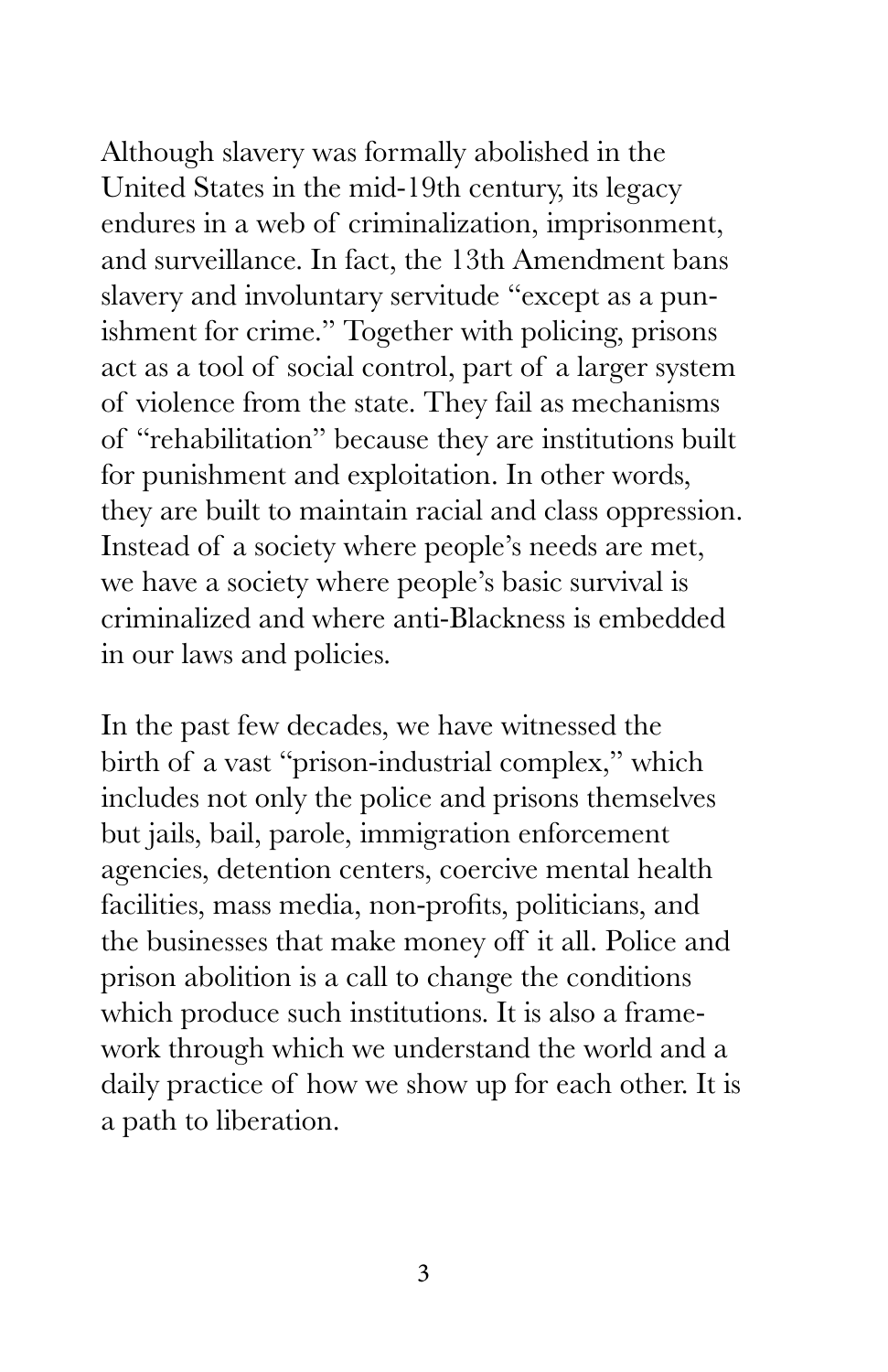# **HOW ABOLITION WORKS**

Abolition is both about chipping away at oppressive, punitive structures and building thriving communities where our needs are met and where we are invested in new ways of care, support, and responses to individual harm. Abolition calls on us to build collective political power both apart from and against oppressive structures.

Since abolishing police and prisons is our ultimate goal, every reform we make along the way must have that horizon in mind and must be coupled with efforts that render police and prison obsolete. With each step we take and each reform we make must do the following: $<sup>1</sup>$ </sup>

- *1. Reduce funding to police and prisons*
- *2. Challenge the notion that police and prisons increase safety*
- *3. Reduce tools, tactics, and technology that police have at their disposal*
- *4. Reduce the scale of policing and prisons*

*Critical Resistance: "Reformist reforms vs. abolitionist steps in policing" : https://bit.ly/CRAbolitionVSReform*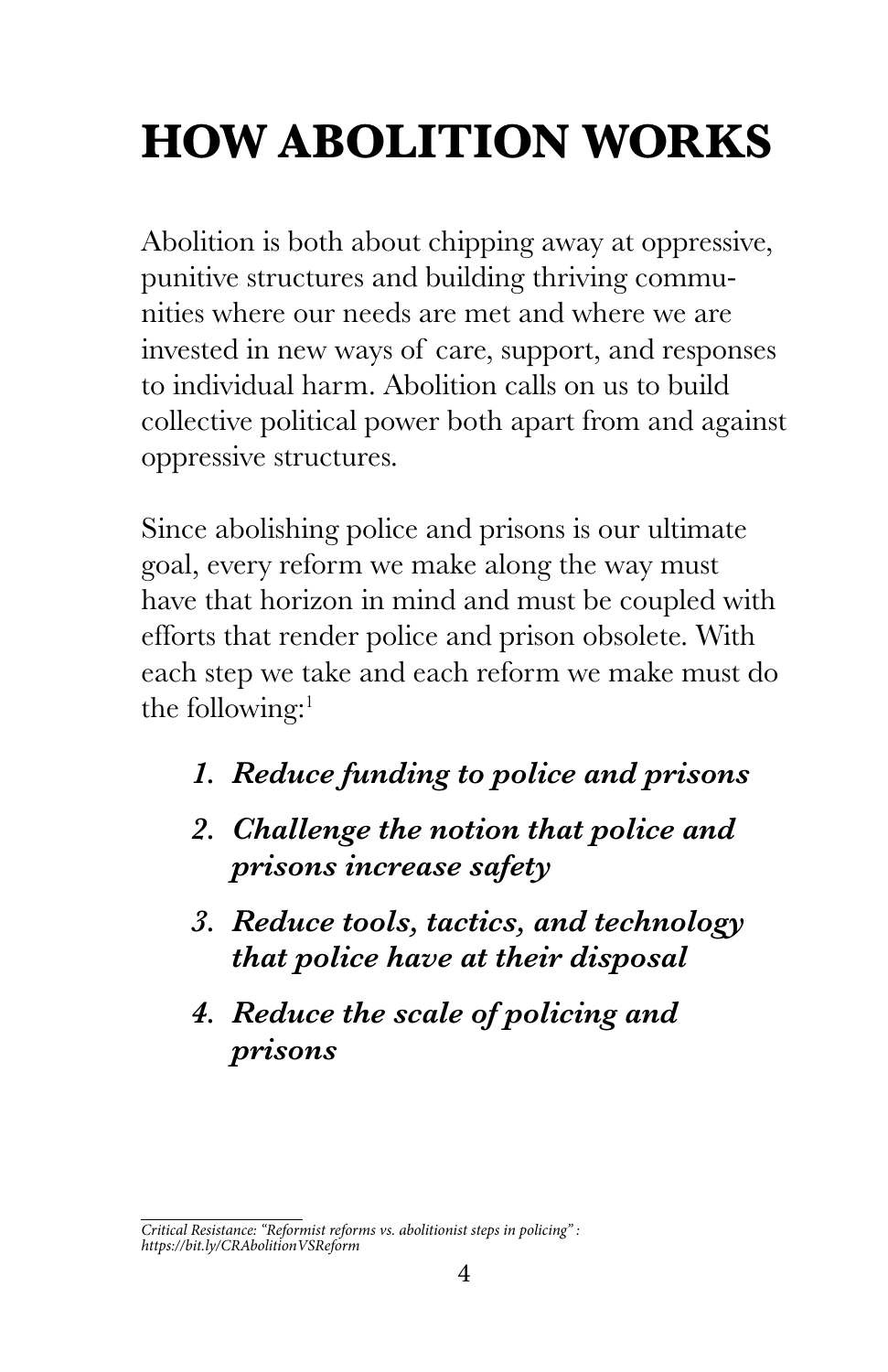#### *So what do some of those reforms look like?*

Defunding the police

Disaffiliating and disbanding police unions

Disarming law enforcement officers and ending the use of surveillance technology

Removing police from hospitals and schools

Ending pre-trial detention

Permanently closing jails and stopping the construction of new ones

Decriminalizing homelessness, sex work and street economies

Ending police & ICE coordination and the criminalization of immigrants

Provide housing, healthcare and education for all

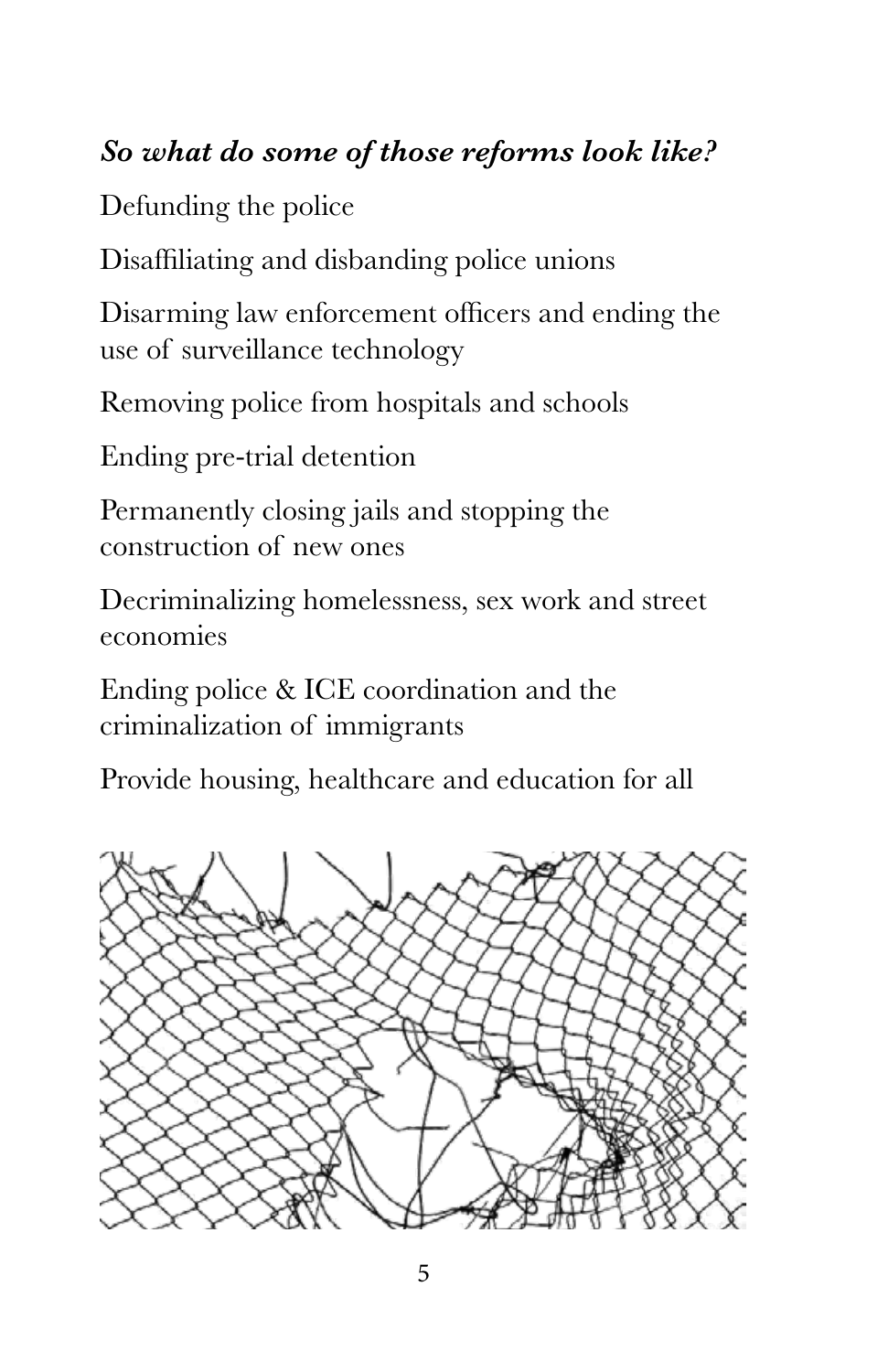We must also take away the power of police and prisons by challenging their presence in our communities, engaging in anti-violence work with each other, and creating independent working class institutions. Some of the ways we do this are through:

- Practicing *mutual aid* by taking care of each other outside the state systems that punish and ultimately fail to meet our needs. When someone needs groceries or a safe bed for the night, the community can provide this, knowing that we can call on each other. Mutual aid can look many different ways, but it is based in solidarity rather than charity.
- Practicing *collective care* by holding spaces of healing in our communities and building our skills and practices to support mental health and emotional health.
- Studying and practicing *conflict mediation* to address issues (for example noise complaints) within a community without involving police. Building *survivor-led support networks, crisis centers* and *self-defense groups.* Building *community-led alternatives* to police involvement for assault and domestic violence.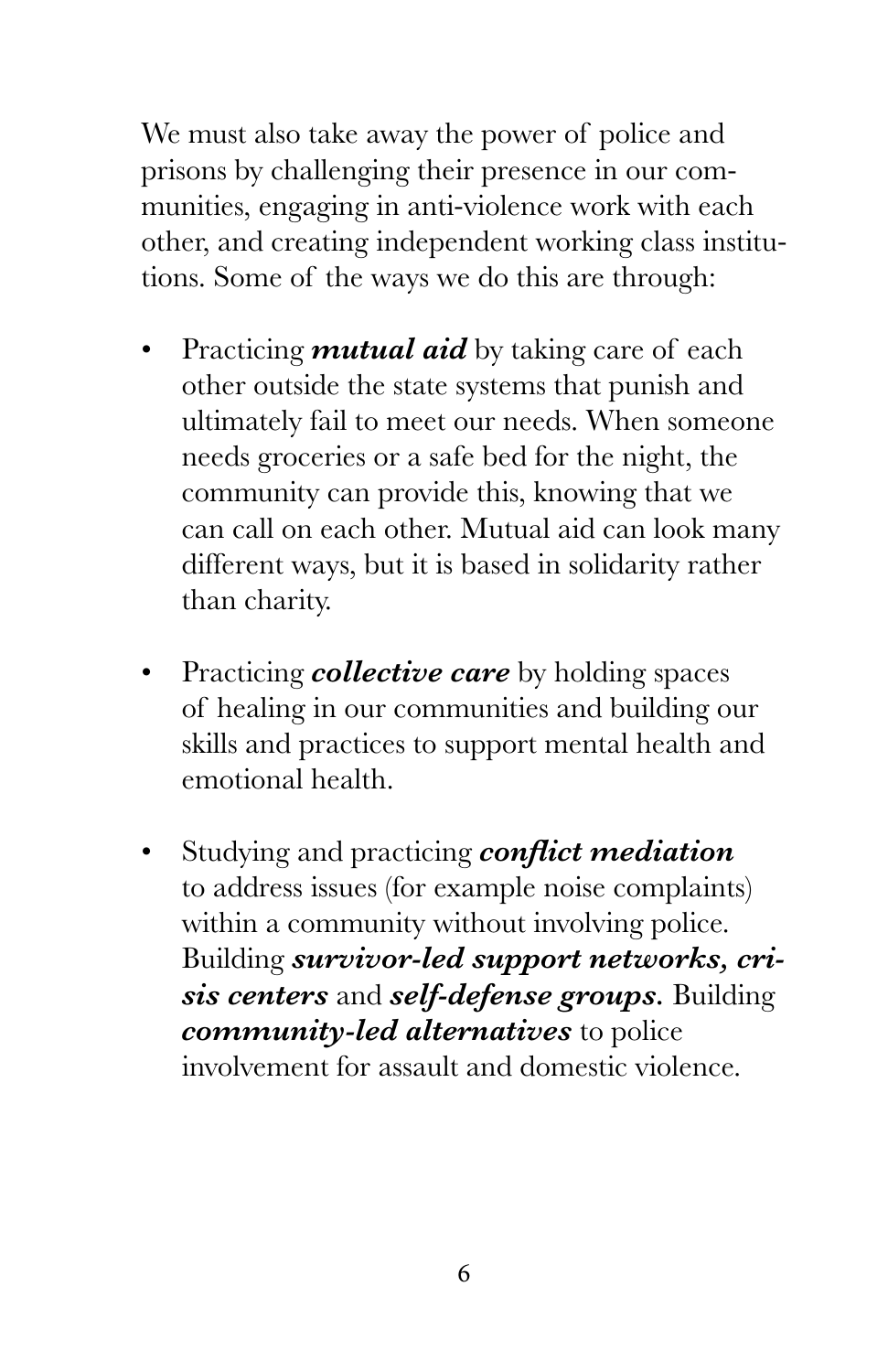- Creating *rapid response networks* that can share information and mobilize the community to respond to threats from the police, from bosses, and from landlords which would harm a community member.
- *Getting people free now and supporting our community inside* — by raising bail, ensuring community support on release, fighting for clemency, supporting family and community connections with incarcerated loved ones, letter writing and sending commissary funds.

Abolitionist work is rooted in Black feminist theory and practices. It centers those most impacted by the violence of policing and the prison industrial complex. It is critical to abolitionist work that we organize people both outside and inside the walls of the prison system. Because the bourgeois state is fundamentally designed to protect capital and hurt people, we have to seek more than to elect progressive representatives or win legislative reforms. This is why we must build political power through the mass self-organization of all working, colonized, and oppressed people.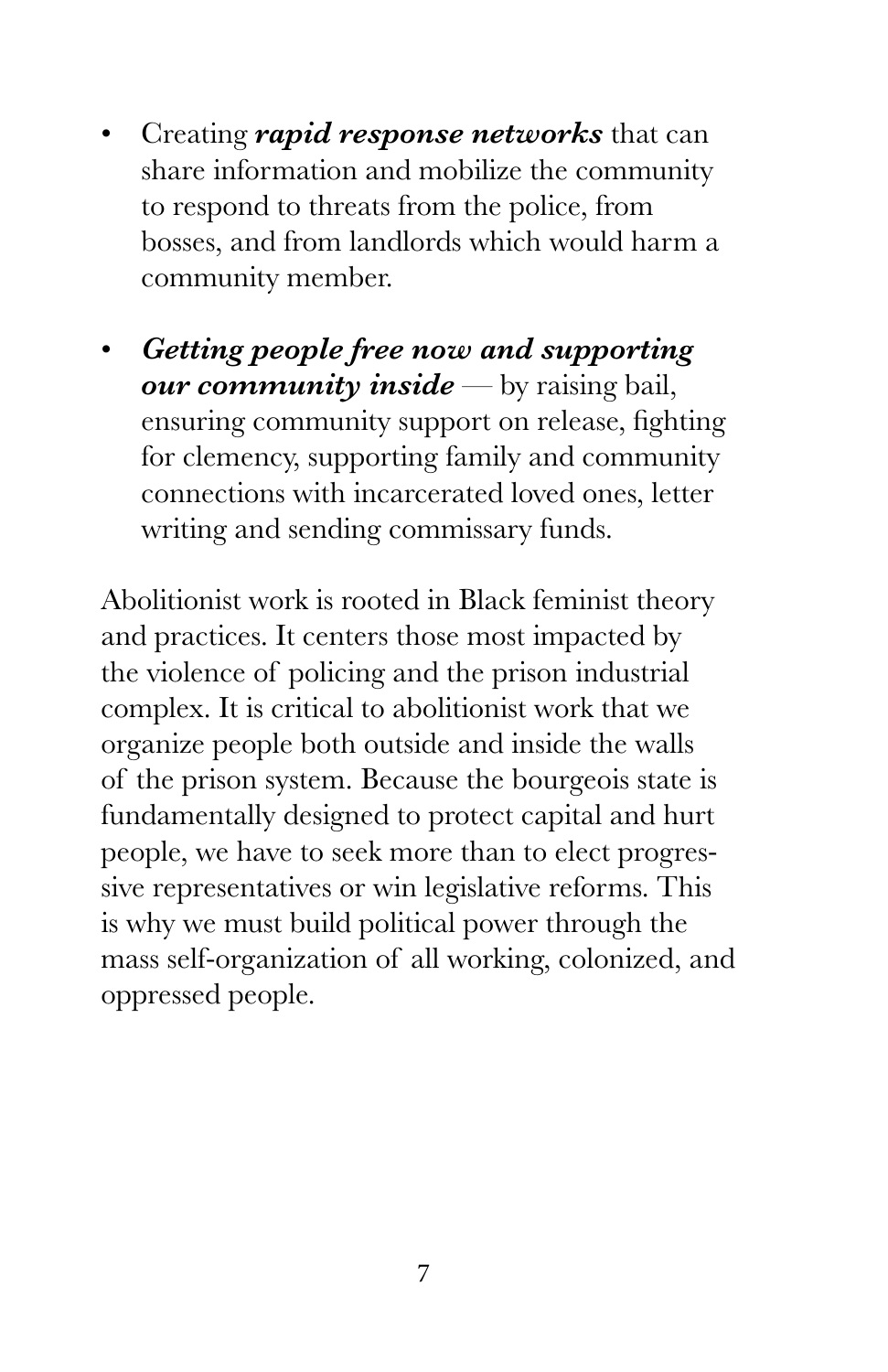#### **WHERE DO RAPISTS AND MURDERERS GO?**

Lots of people ask, "If we abolish police and prisons, how will we deter rape and intimate partner violence? Or stop people from murdering each other?" These are important, complicated questions. Abolitionist thinkers do not deny the existence of interpersonal violence, but ask us to contemplate the

*Contrary to what television tells you… if you kill somebody, it is such a massively traumatic thing to have done to another person. Unless you are somebody who is evil without any sort of conscience, you are holding that the rest of your life.* 

*— Mariame Kaba*

roots of such violence and whether police and prisons actually do a good job of addressing it.

Survivors of violence often experience punishment and further violence at the hands of police and the prison system. Nearly 60% of

incarcerated women nationwide are survivors of violence themselves, like Marissa Alexander, a Black woman, who was arrested by Jacksonville police and sentenced to twenty years in prison for defending herself from her abuser. Nearly 100,000 people a year are sexually assaulted in prison and many are assaulted by police. In 2019, NYPD officers Eddie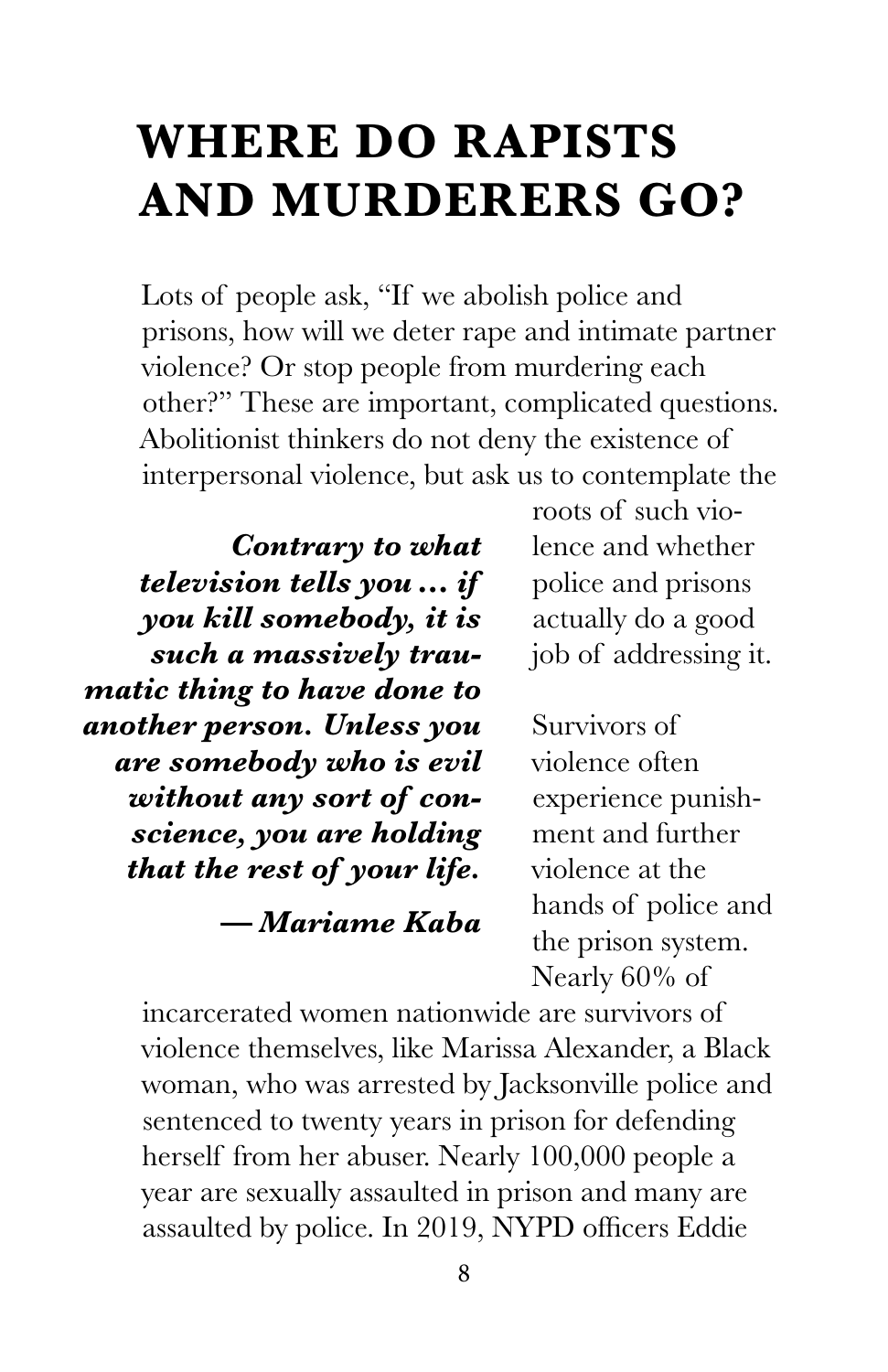Martins and Richard Hall took a plea deal for kidnapping and raping 18-year-old Anna Chambers in the back of their police van. Oklahoma cop Daniel Holtzclaw was convicted in 2015 of rape and sexual violence of eight women. These are just a few examples of the systemic sexual violence inflicted by police and correctional staff. These systems are also responsible for countless deaths. In the first 2 months of 2020, eighteen individuals died in Mississippi state prisons. In June 2020, Jamel Floyd was murdered by a correctional officer at the Metropolitan Detention Center in Brooklyn. Police killings are the sixth-leading cause of death for young Black men.

Policing and imprisonment not only fail at preventing interpersonal violence, these systems are in fact inflicting violence on Black, indigenous, and other people of color, trans and queer people, people with mental illnesses or disabilities, and poor people. If we want to stop violence against women and end rape, we need to defund and abolish police and prisons. If we want to get at the root of interpersonal violence in order to prevent it, police and prisons are not the way. If we want accountability for violence and justice for survivors, police and prisons have failed.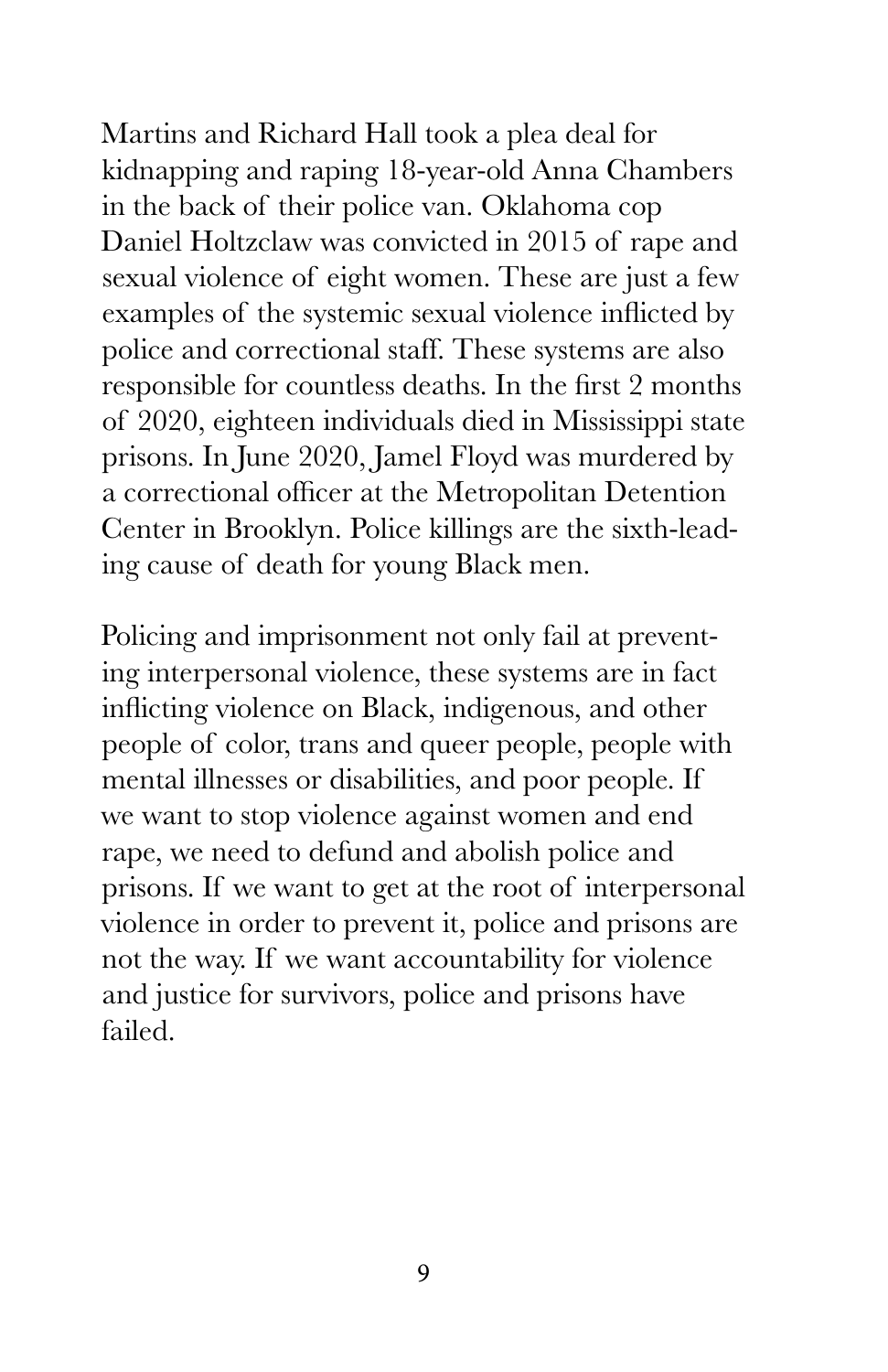### **SAFER AND MORE JUST COMMUNITIES**

Maybe you've been in a crisis where you felt there was no alternative except calling 911. Maybe you were in danger, or a loved one was experiencing an emotional or mental health crisis. We're taught from childhood to call 911 if we feel unsafe, but calling the police for a mental health crisis has ended in tragedy for too many families whose loved ones were criminalized or even killed for needing help.

If police and prisons make our communities less safe and more unjust, how can we build safe and just communities—communities that are not only less violent to begin with but also more supportive of oppressed people and survivors of violence? To that end, we look to the **transformative justice movement,** created by Black, indigenous, disabled, queer and trans, and sex-working communities in order to find ways to stop and prevent violence without creating more violence.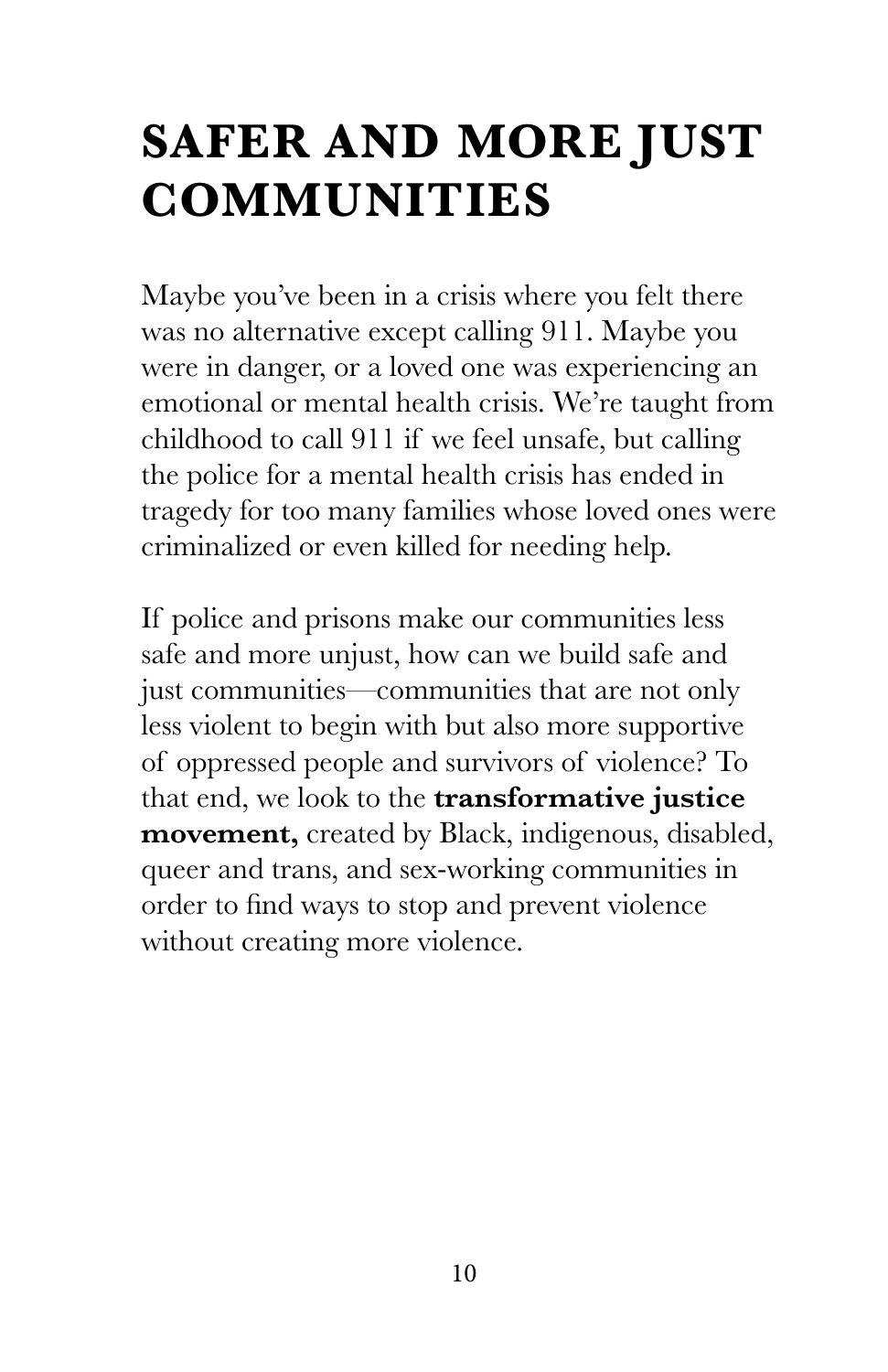**The work of transformative justice can happen in a variety of ways. Some groups support survivors by helping them to identify their needs and boundaries, while simultaneously ensuring their attackers agree to these boundaries and atone for the harm they caused. Other groups create safe spaces and sanctuaries to support people who are escaping from violence. There are also community campaigns designed to educate community members on the specific dynamics of violence, how to prevent it, and what community-based programs are available.**

#### **— Ejeris Dixon**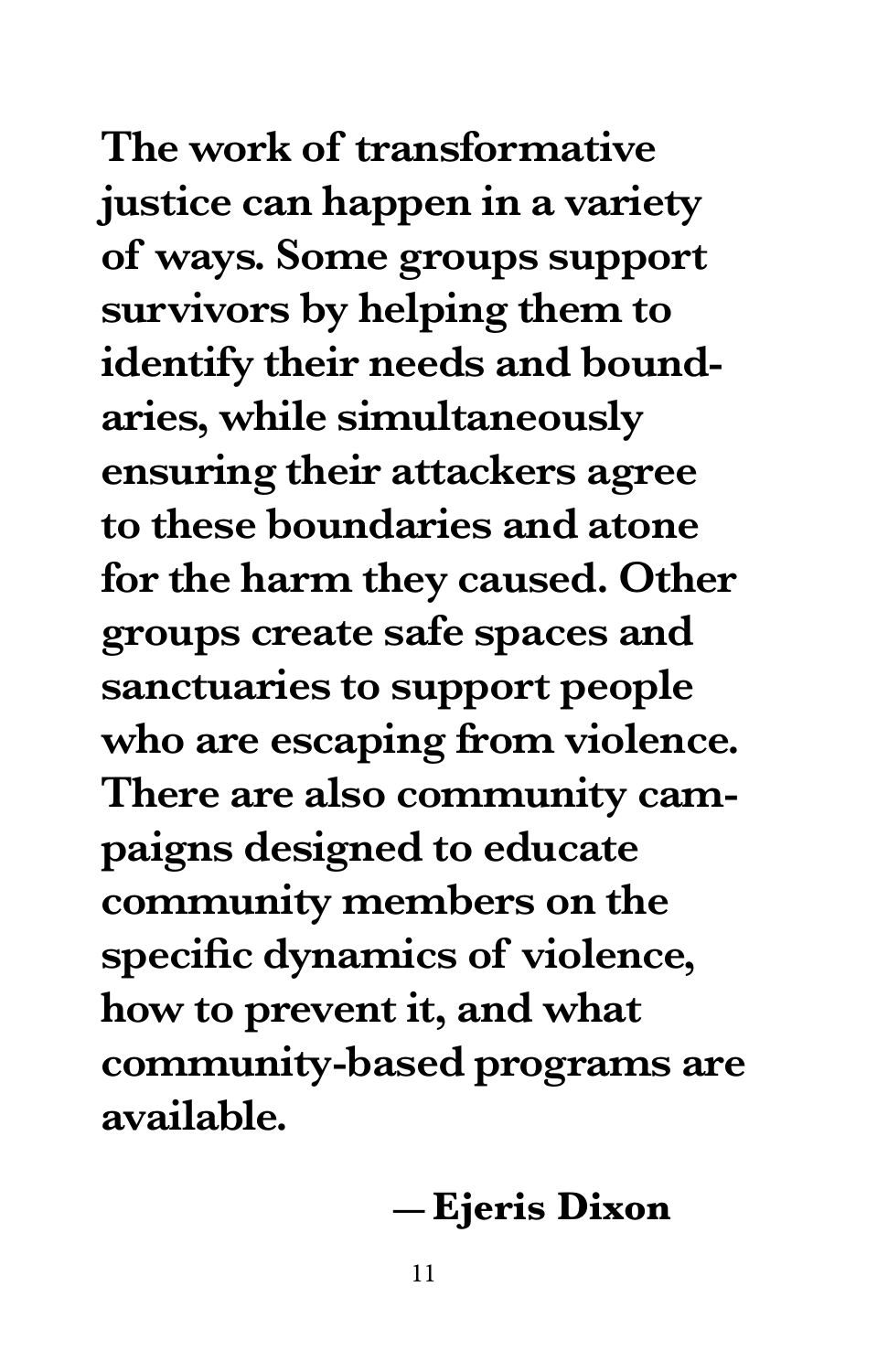# **THE ABOLITIONIST HORIZON**

We are fighting for a world without police and prisons. But abolition isn't just about the absence of police and prisons, it also means the presence of well-resourced communities, with housing and food and care workers, and of community practices that prevent and keep us accountable for harm. So abolition is about divesting from police and prisons, and it's also about investing in communities, particularly Black and Brown communities impacted by the systemic violence of policing and prisons. These resources, which all communities deserve, are the greatest violence prevention of all. We are fighting for a communist and abolitionist future—a society built not on the violence of a state designed to protect property and capital, but one in which people are in power to provide for each other.